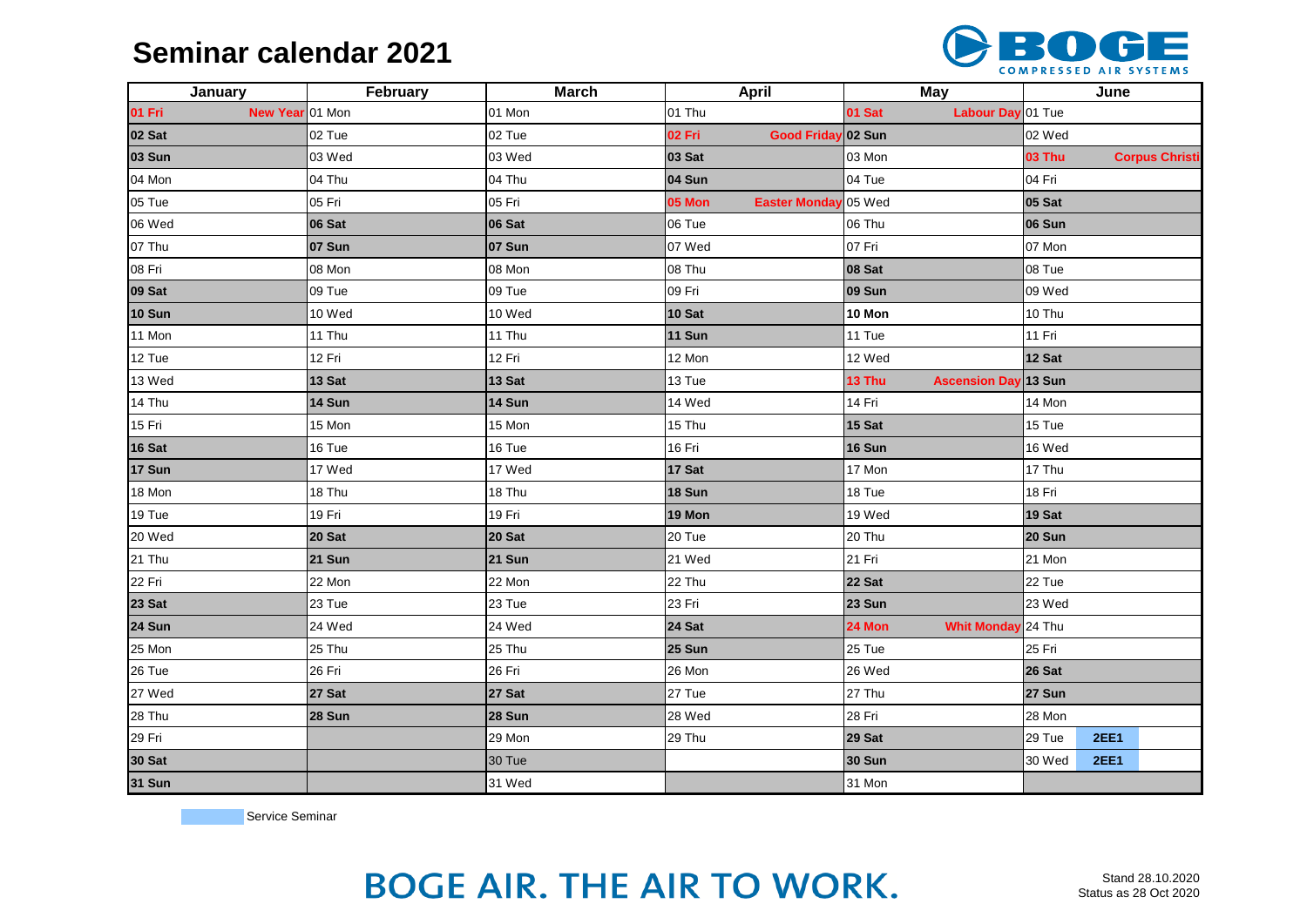### **Seminar calendar 2021**



|               | July        | <b>August</b> | September     | October                         |             | November                         |        | <b>December</b> |                      |  |
|---------------|-------------|---------------|---------------|---------------------------------|-------------|----------------------------------|--------|-----------------|----------------------|--|
| 01 Thu        | <b>2EE2</b> | 01 Sun        | 01 Wed        | 01 Fri                          |             | All Saints' Day 01 Wed<br>01 Mon |        |                 |                      |  |
| 02 Fri        |             | 02 Mon        | 02 Thu        | 02 Sat                          |             | 02 Tue                           |        | 02 Thu          |                      |  |
| 03 Sat        |             | 03 Tue        | 03 Fri        | <b>03 Sun</b>                   |             | German unification 03 Wed        |        |                 | 03 Fri               |  |
| 04 Sun        |             | 04 Wed        | 04 Sat        | 04 Mon                          |             |                                  | 04 Thu |                 | 04 Sat               |  |
| 05 Mon        |             | 05 Thu        | <b>05 Sun</b> | 05 Tue                          |             |                                  | 05 Fri |                 | <b>05 Sun</b>        |  |
| 06 Tue        |             | 06 Fri        | 06 Mon        | 06 Wed                          |             |                                  | 06 Sat |                 | 06 Mon               |  |
| 07 Wed        |             | 07 Sat        | 07 Tue        | 07 Thu                          |             | 07 Sun                           |        | 07 Tue          |                      |  |
| 08 Thu        |             | 08 Sun        | 08 Wed        | 08 Fri                          |             | 08 Mon                           |        | 08 Wed          |                      |  |
| 09 Fri        |             | 09 Mon        | 09 Thu        | 09 Sat                          |             | 09 Tue                           | 09 Thu |                 |                      |  |
| 10 Sat        |             | 10 Tue        | 10 Fri        | 10 Sun                          |             | 10 Wed                           |        | 10 Fri          |                      |  |
| <b>11 Sun</b> |             | 11 Wed        | 11 Sat        | 11 Mon                          |             | 11 Thu                           |        | <b>11 Sat</b>   |                      |  |
| 12 Mon        |             | 12 Thu        | 12 Sun        | 12 Tue                          | <b>2EE1</b> |                                  | 12 Fri |                 | 12 Sun               |  |
| 13 Tue        |             | 13 Fri        | 13 Mon        | 13 Wed                          | <b>2EE1</b> |                                  | 13 Sat |                 | 13 Mon               |  |
| 14 Wed        |             | 14 Sat        | 14 Tue        | 14 Sun<br><b>2EE2</b><br>14 Thu |             |                                  | 14 Tue |                 |                      |  |
| 15 Thu        |             | 15 Sun        | 15 Wed        | 15 Fri                          |             |                                  | 15 Mon |                 | 15 Wed               |  |
| 16 Fri        |             | 16 Mon        | 16 Thu        | 16 Sat                          |             | 16 Tue                           |        | 16 Thu          |                      |  |
| 17 Sat        |             | 17 Tue        | 17 Fri        | 17 Sun                          |             | 17 Wed                           |        | 17 Fri          |                      |  |
| 18 Sun        |             | 18 Wed        | 18 Sat        | 18 Mon                          |             | 18 Thu                           |        | 18 Sat          |                      |  |
| 19 Mon        |             | 19 Thu        | 19 Sun        | 19 Tue                          |             | 19 Fri                           |        | 19 Sun          |                      |  |
| 20 Tue        |             | 20 Fri        | 20 Mon        | 20 Wed                          |             | 20 Sat                           |        | 20 Mon          |                      |  |
| 21 Wed        |             | 21 Sat        | 21 Tue        | 21 Thu                          |             | <b>21 Sun</b>                    |        | 21 Tue          |                      |  |
| 22 Thu        |             | 22 Sun        | 22 Wed        | 22 Fri                          |             | 22 Mon                           |        | 22 Wed          |                      |  |
| 23 Fri        |             | 23 Mon        | 23 Thu        | 23 Sat                          |             | 23 Tue                           |        | 23 Thu          |                      |  |
| 24 Sat        |             | 24 Tue        | 24 Fri        | 24 Sun                          |             | 24 Wed                           |        | 24 Fri          |                      |  |
| 25 Sun        |             | 25 Wed        | 25 Sat        | 25 Mon                          |             | 25 Thu                           |        | 25 Sat          | <b>Christmas Day</b> |  |
| 26 Mon        |             | 26 Thu        | 26 Sun        | 26 Tue                          |             | 26 Fri                           |        | 26 Sun          | <b>Boxing Day</b>    |  |
| 27 Tue        |             | 27 Fri        | 27 Mon        | 27 Wed                          |             | 27 Sat                           |        | 27 Mon          |                      |  |
| 28 Wed        |             | 28 Sat        | 28 Tue        | 28 Thu                          |             | 28 Sun                           |        | 28 Tue          |                      |  |
| 29 Thu        |             | 29 Sun        | 29 Wed        | 29 Fri                          |             | 29 Mon                           |        | 29 Wed          |                      |  |
| 30 Fri        |             | 30 Mon        | 30 Thu        | 30 Sat                          |             | 30 Tue                           |        | 30 Thu          |                      |  |
| <b>31 Sat</b> |             | 31 Tue        |               | <b>31 Sun</b>                   |             |                                  |        |                 | 31 Fri               |  |

Service Seminar

# **BOGE AIR. THE AIR TO WORK.**